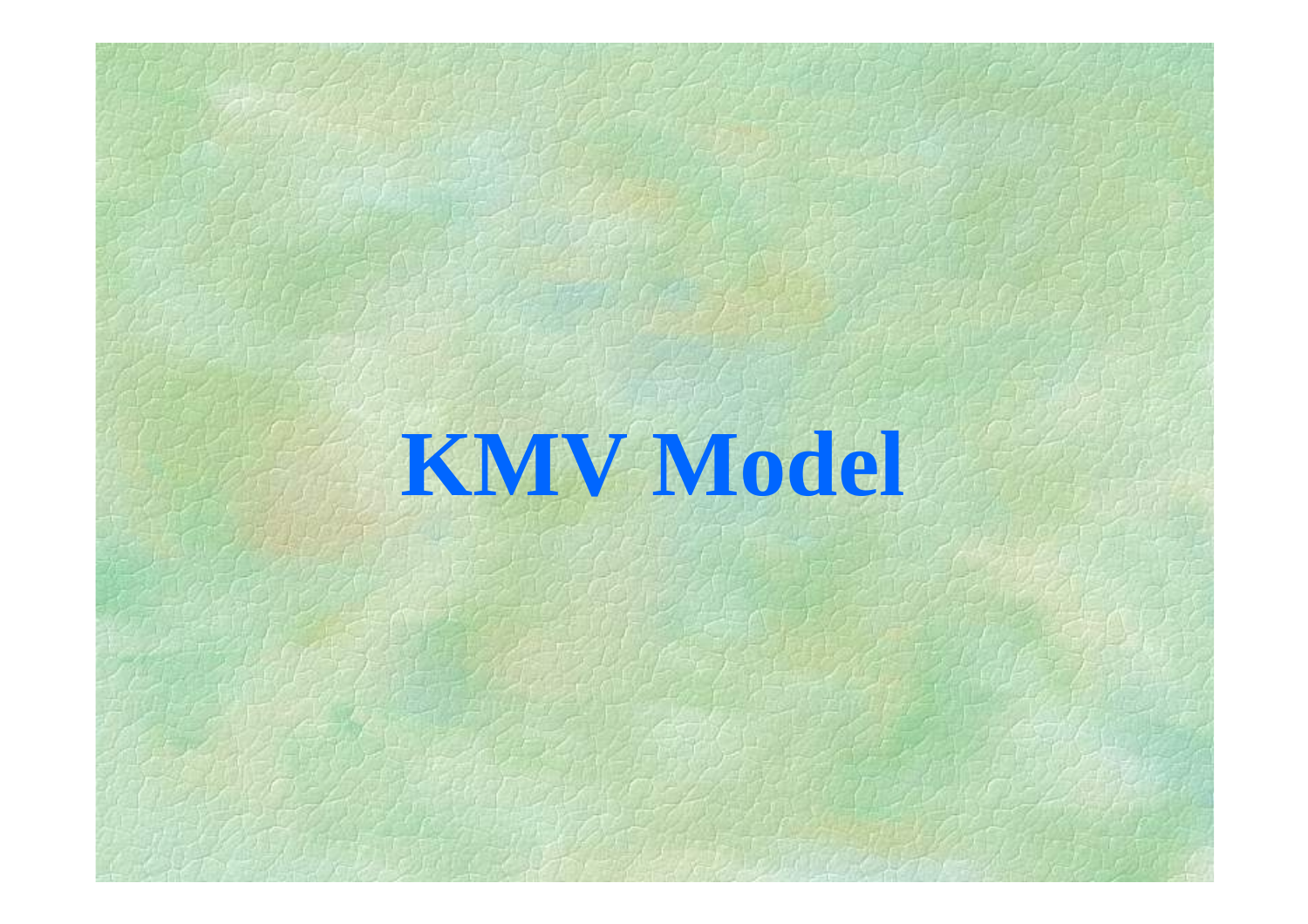## **Expected default frequency**

 $\bullet$  *Expected default frequency* (EDF) is a forward-looking measure of actual probability of default. EDF is firm specific.

•

- KMV model is based on the *structural approach* to calculate EDF (credit risk is driven by the firm value process).
	- It is best when applied to publicly traded companies, where the value of equity is determined by the stock market.
	- The market information contained in the *firm's stock price* and *balance sheet* are translated into an *implied risk of default*.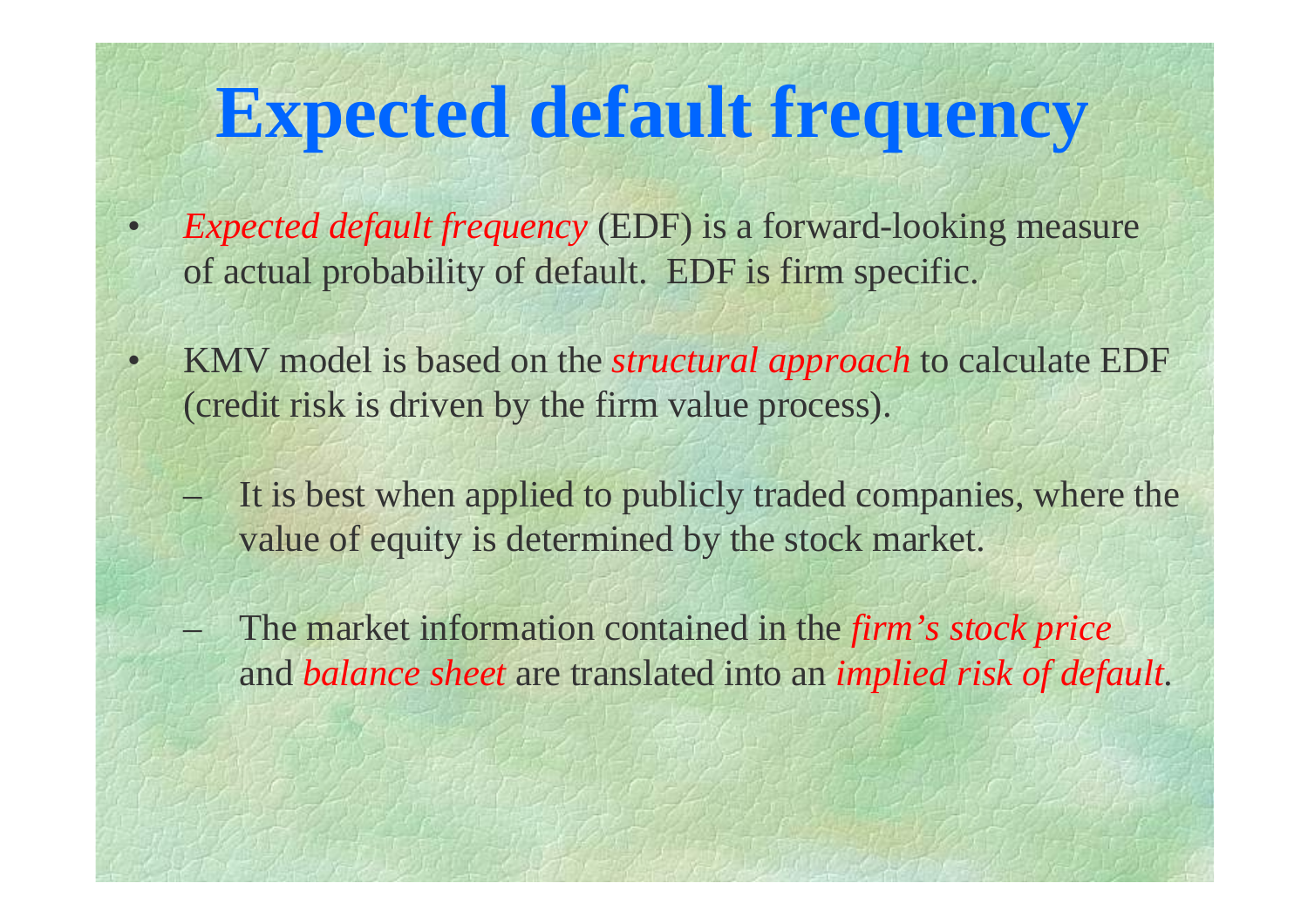## **Distribution of terminal firm value at maturity of debt**



 According to KMV's empirical studies, log-asset returns confirm quite well to a normal distribution, and  $\sigma_{\!V}$  stays relatively constant.

 $\bullet$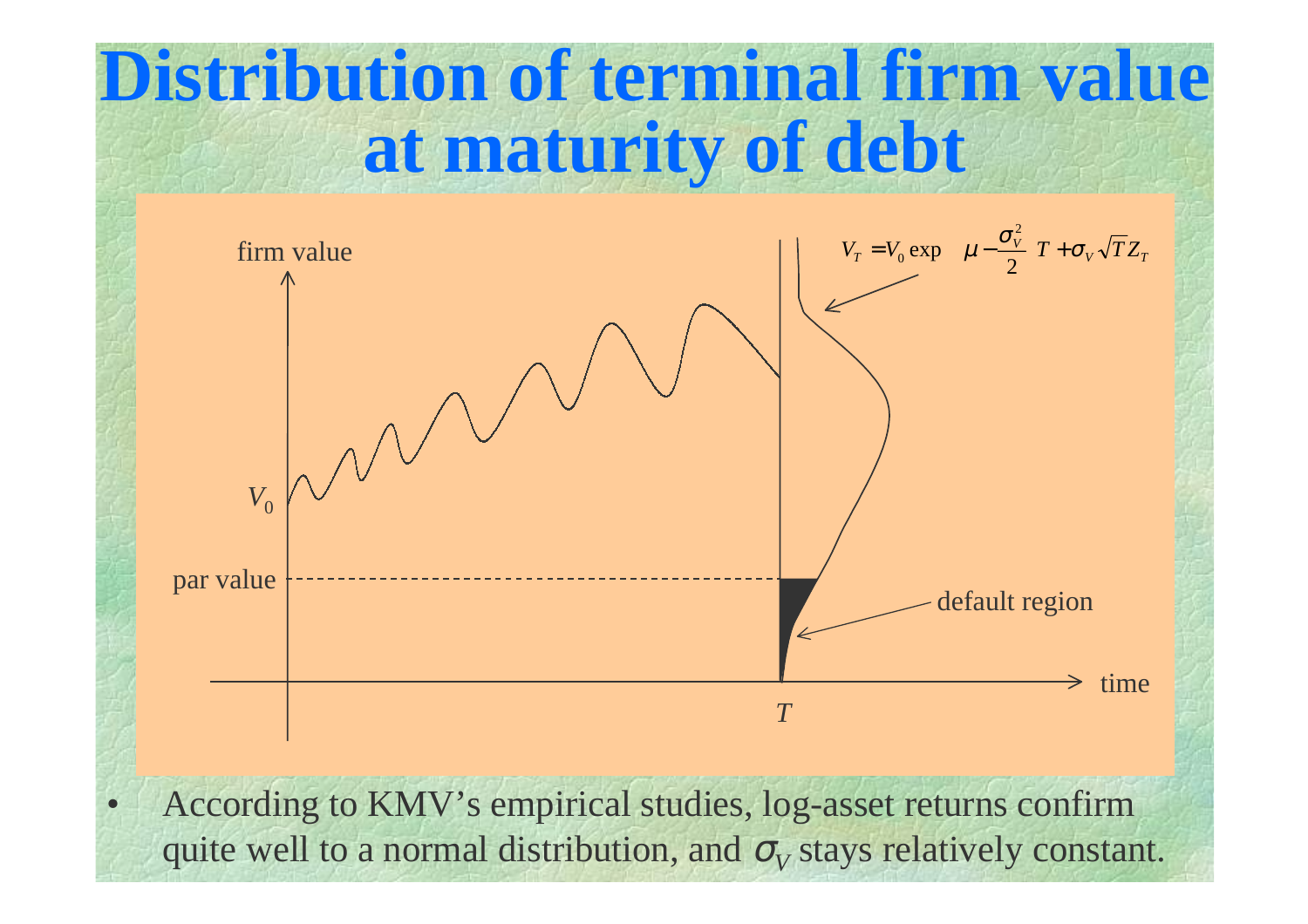Three steps to derive the actual probabilities of default:

1. Estimation of the market value and volatility of the firm's asset.

- 2. Calculation of the distance to default, an index measure of default risk.
- 3. Scaling of the distance to default to actual probabilities of default using a default database.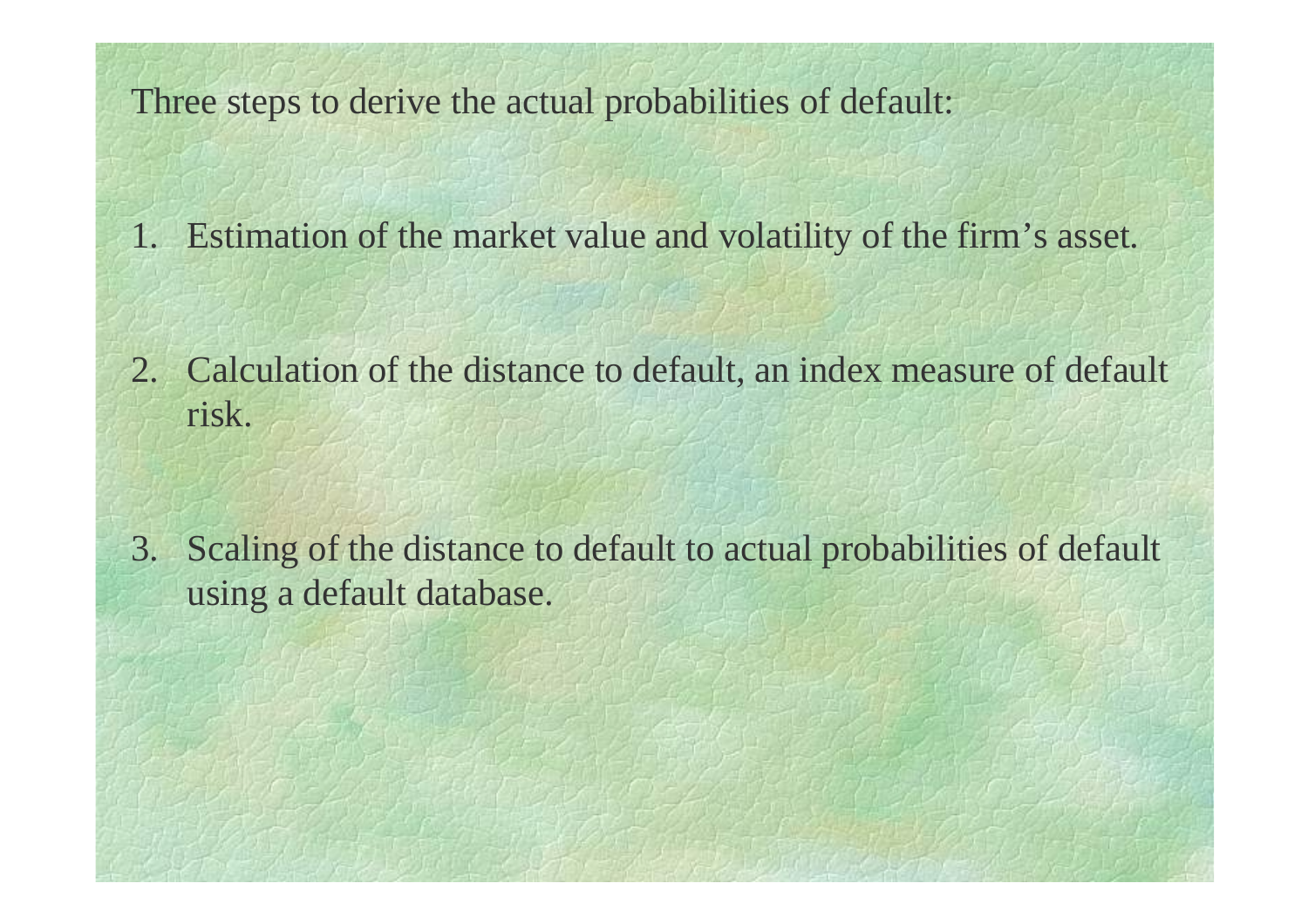## *Estimation of firm value V and volatility of firm value*  $σ$ <sub>*V*</sub>

- $\bullet$  Usually, only the price of equity for most public firms is directly observable, and in some cases, part of the debt is directly traded.
- $\bullet$  Using option pricing approach: equity value,  $E = f(V, \sigma_V, K, c, r)$ and

volatility of equity,  $\sigma_E = g(V, \sigma_V, K, c, r)$ 

where *K* denotes the leverage ratio in the capital structure, *c* is the average coupon paid on the long-term debt, *r* is the riskfree rate.

Solve for *V* and  $\sigma_E$  from the above 2 equations.

•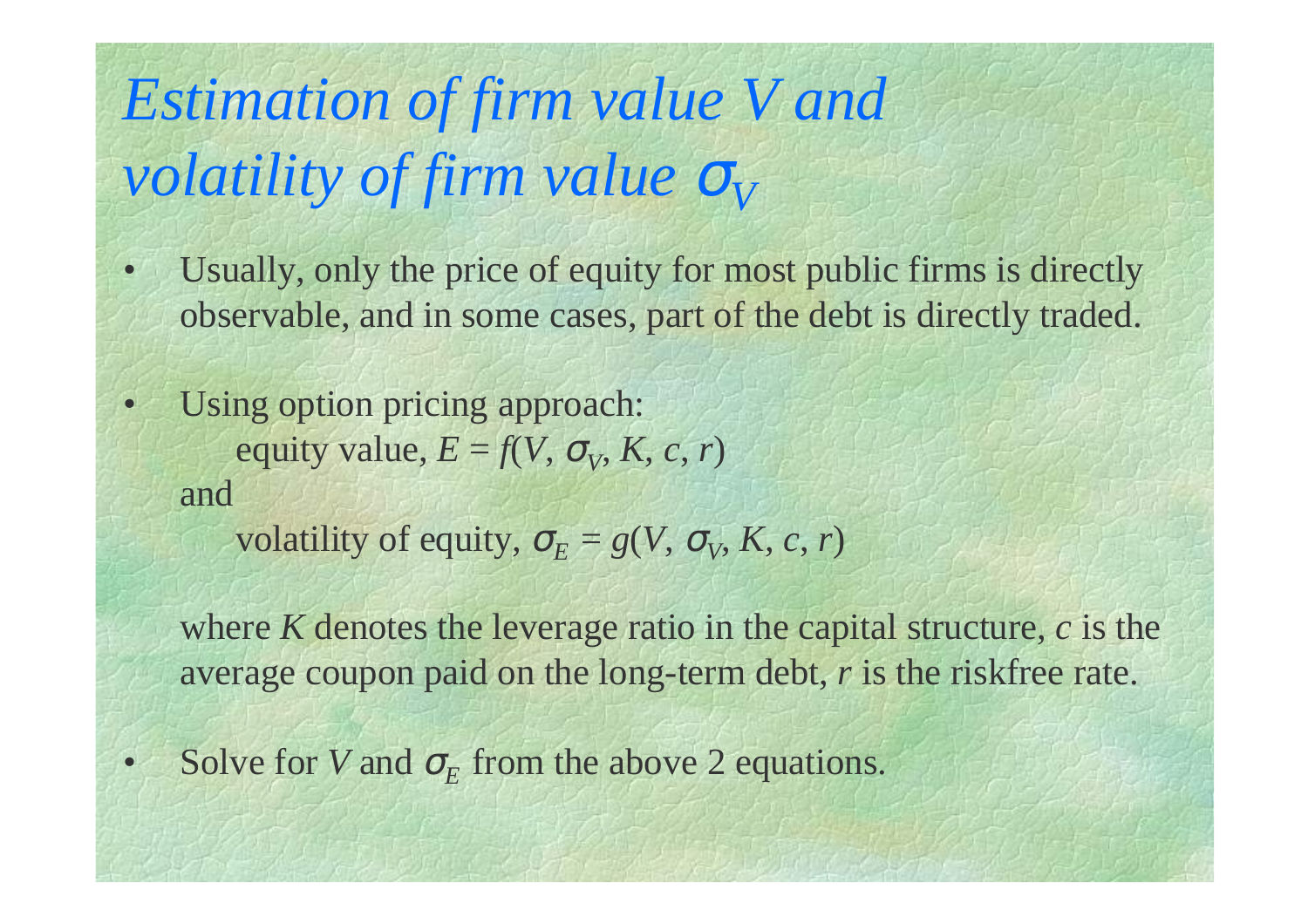## **Distance to default**

default point,  $d^*$  = short-term debt +  $\frac{1}{2}$  × long-term debt 1

distance to default,

$$
d_{f} = \frac{E(V_{T}) - d^{*}}{\sigma_{V}}
$$
  
= 
$$
\frac{\ln \frac{V_{0}}{d^{*}} + (\mu - \frac{\hat{\sigma}_{V}^{2}}{2})T}{\hat{\sigma}_{V}\sqrt{T}},
$$

where  $V_0$  is the current market value of firm,  $\mu$  is the expected net return on firm value and  $\hat{\sigma}_v$  is the annualized firm value volatility.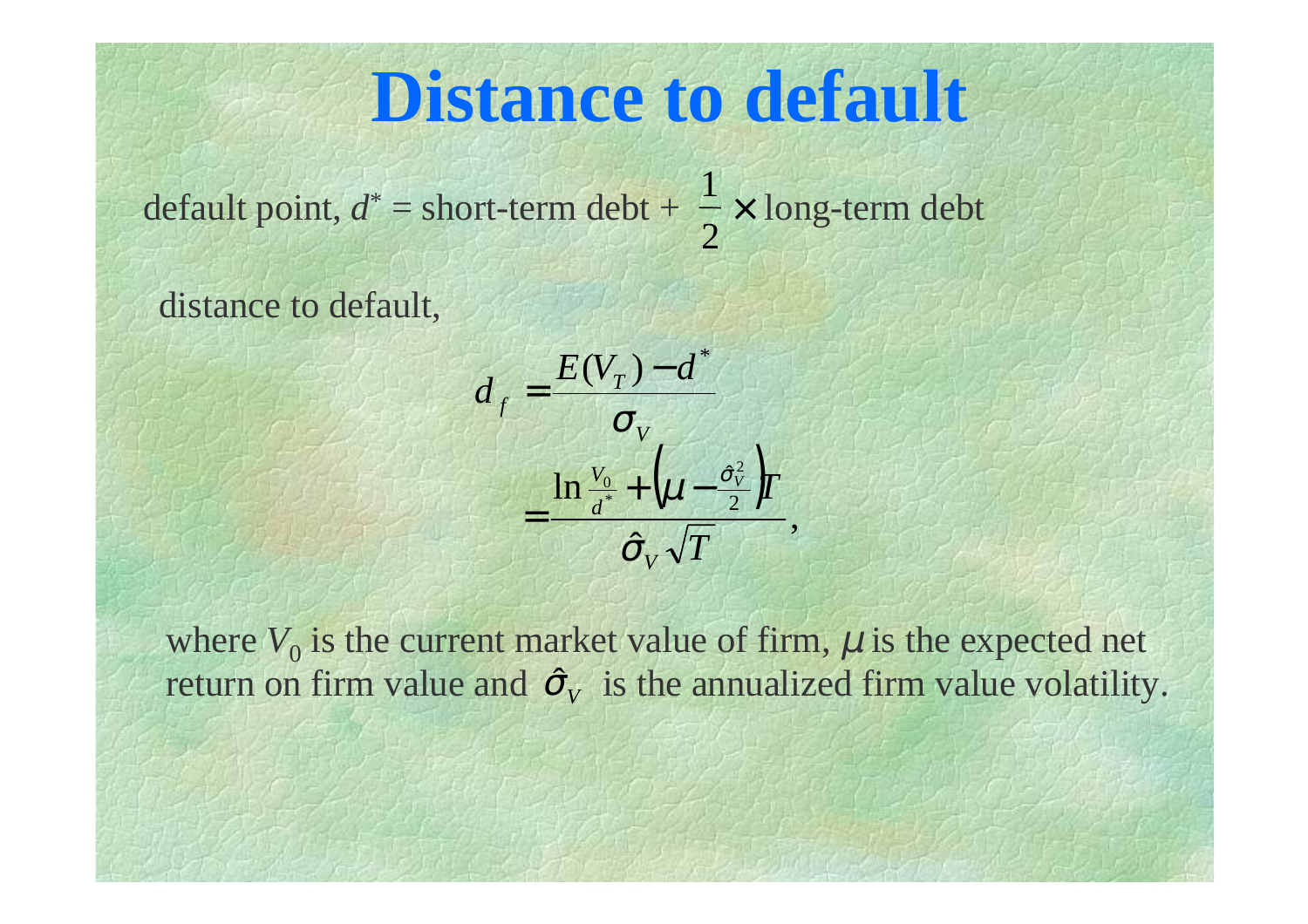## **Probabilities of default from the default distance**



Based on historical information on a large sample of firms, for each time horizon, one can estimate the proportion of firms of a given default distance (say,  $d_f$  = 4.0) which actually defaulted after one year.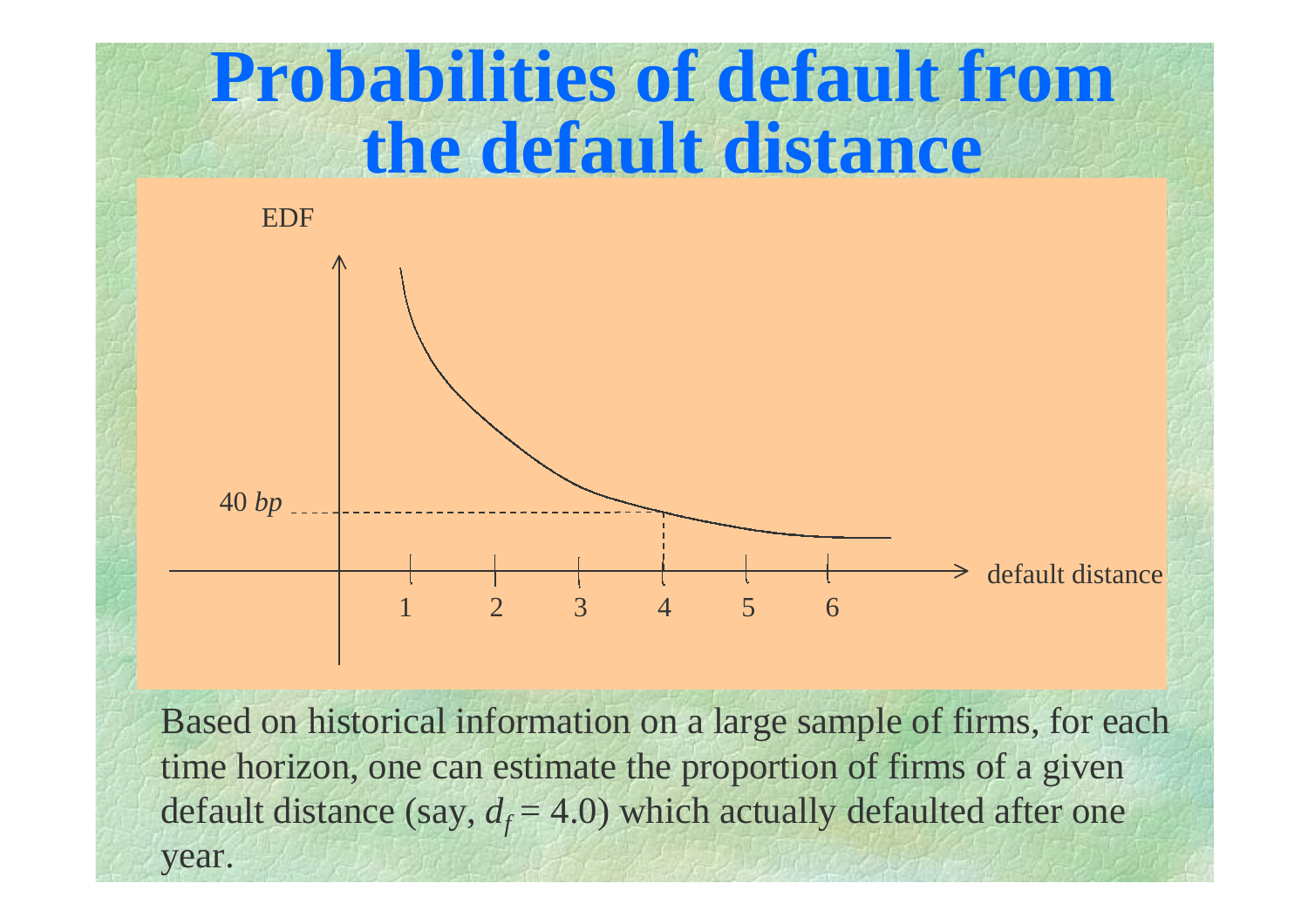#### **Example**

\*

Current market value of assetsNet expected growth of assets per annum<sup>\*</sup>  $\mu = 20\%$ Expected asset value in one year  $V_T = 1,200$ Annualized asset volatility  $\sigma_V = 100$ Default point  $d^* = 800$ 

 $V_0 = 1,000$ 

default distance, 
$$
d_f = \frac{1,200 - 800}{100} = 4.
$$

Among the population of all the firms with  $d_f = 4$  at one point in time, say 5,000 firms, 20 defaulted in one year. Then

$$
EDF_{1-yr} = \frac{20}{5,000} = 0.004 = 40bp.
$$

 KMV Credit Monitor uses a constant asset growth assumption for all firms in the same market.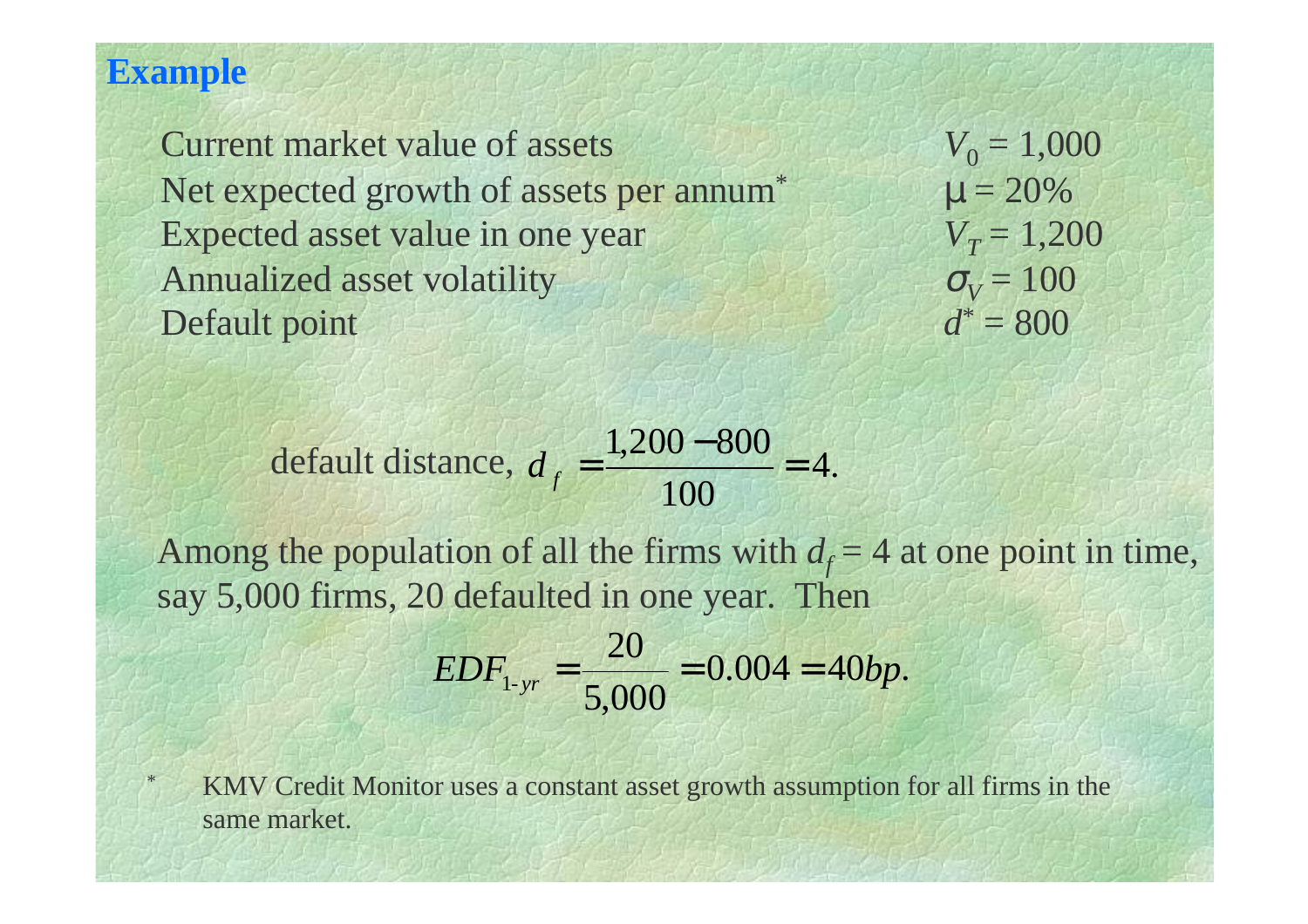### **Example** *Federal Express* (dollars in billions of US\$)

|                                                   | November 1997                            | February 1998                |
|---------------------------------------------------|------------------------------------------|------------------------------|
| Market capitalization                             | \$7.9                                    | \$7.3                        |
| $(\text{price} \times \text{shares outstanding})$ |                                          |                              |
| <b>Book liabilities</b>                           | \$4.7                                    | \$4.9                        |
| Market value of assets                            | \$12.6                                   | \$12.2                       |
| <b>Asset volatility</b>                           | 15%                                      | 17%                          |
| Default point                                     | \$3.4                                    | \$3.5                        |
| Default distance                                  | $\frac{12.6 - 3.4}{2} = 4.9$             | $\frac{12.2 - 3.5}{2} = 4.2$ |
|                                                   | $0.15 \times 12.6$                       | $0.17 \times 12.2$           |
| <b>EDF</b>                                        | $0.06\%$ (6 bp) $\equiv$ AA <sup>-</sup> | $0.11\%(11bp) \equiv A^-$    |

The causes of changes for an EDF are due to variations in the *stock price*, *debt level* (leverage ratio), and *asset volatility*.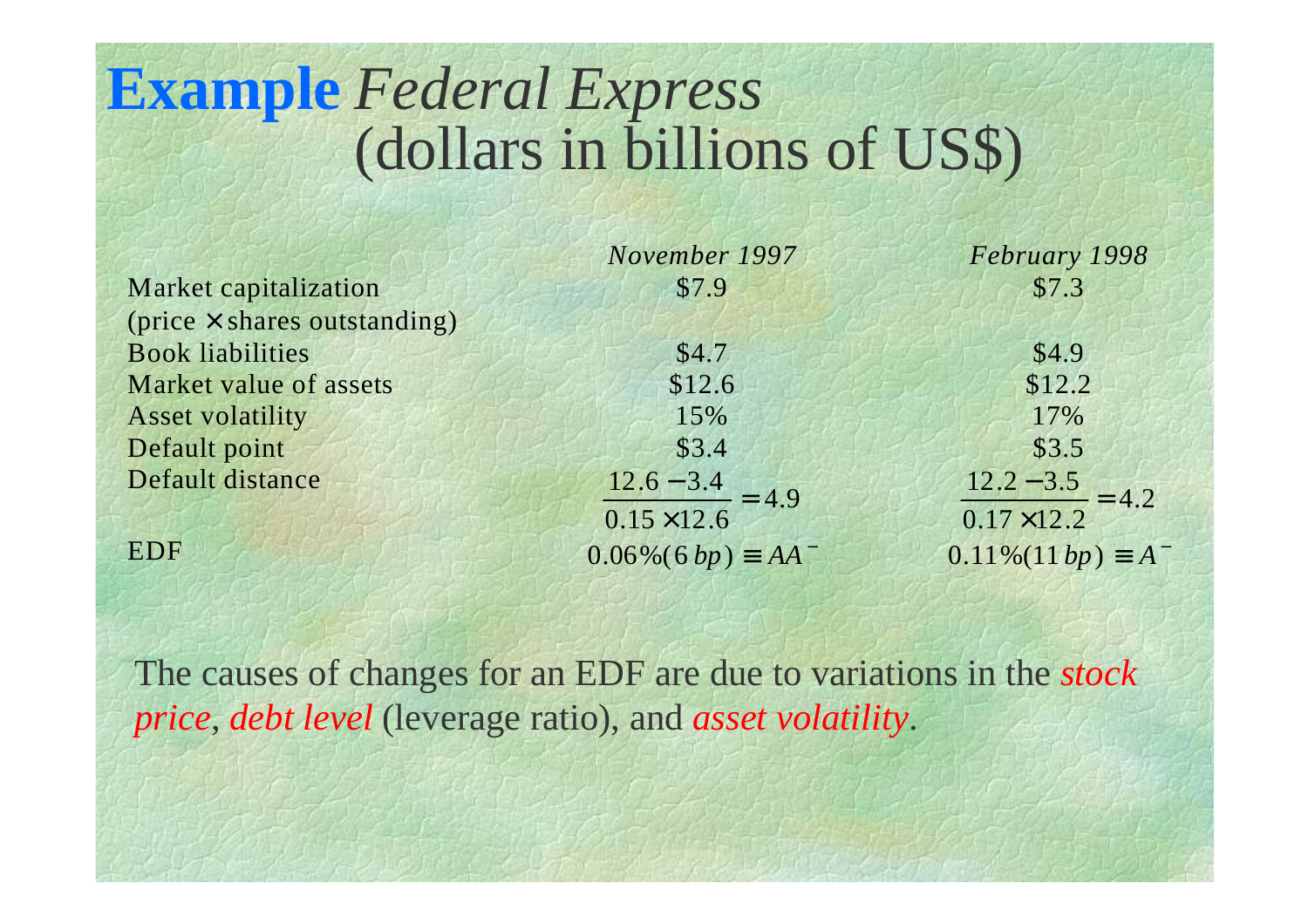## **Key features in KMV model**

- 1. Dynamics of EDF comes mostly from the *dynamics of the equity values*.
- 2. *Distance to default ratio* determines the level of default risk.
	- •This key ratio compares the firm's net worth to its volatility.
	- •The net worth is based on values from the equity market, so it is both timely and superior estimate of the firm value.
- 3. Ability to adjust to the *credit cycle* and ability to quickly reflect any *deterioration in credit quality*.
- 4. Work best in highly *efficient liquid market conditions*.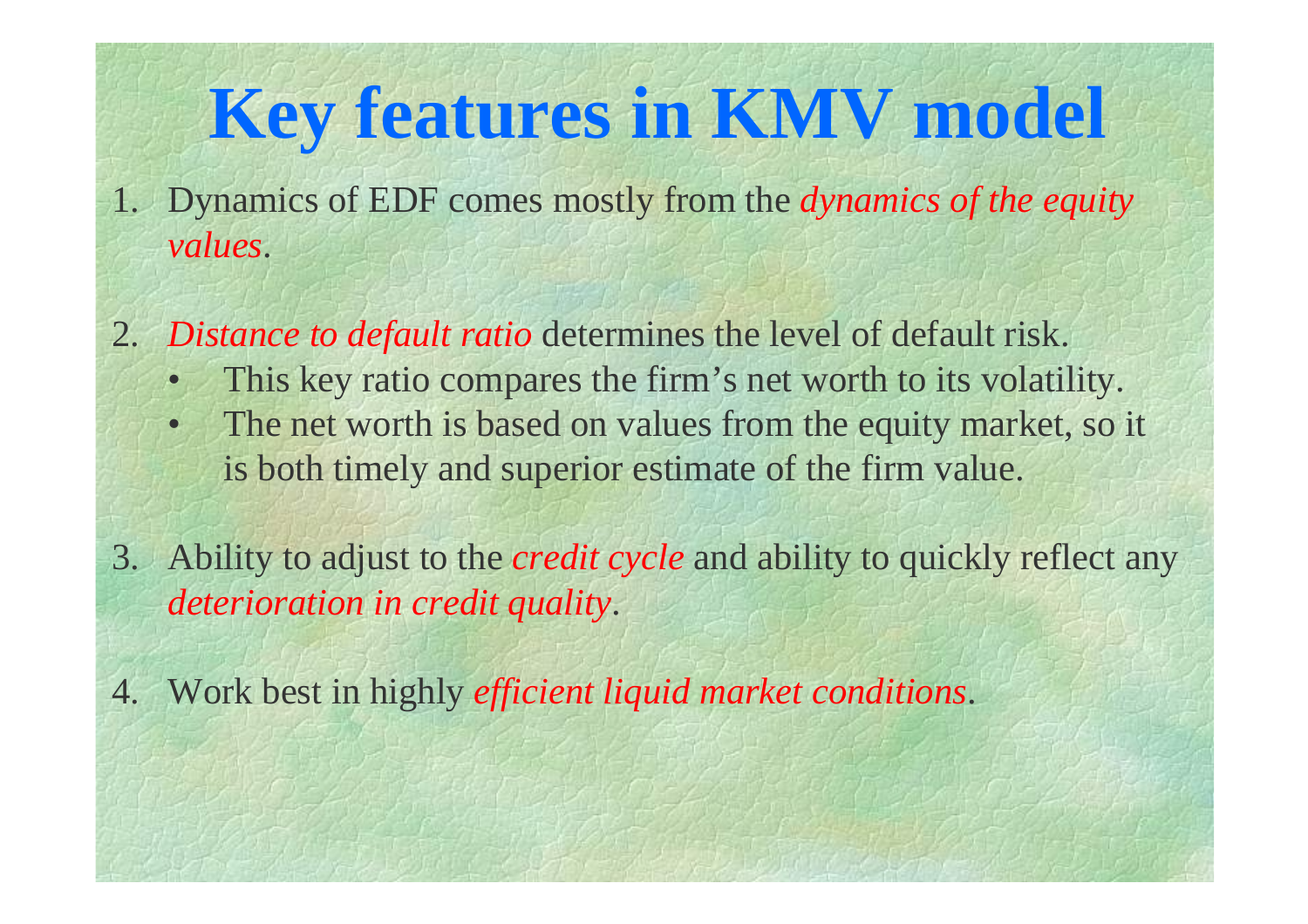## **Strength of KMV approach**

• Changes in EDF tend to anticipate at least one year earlier than the downgrading of the issuer by rating agencies like Moody's and S & P's.



 $\bullet$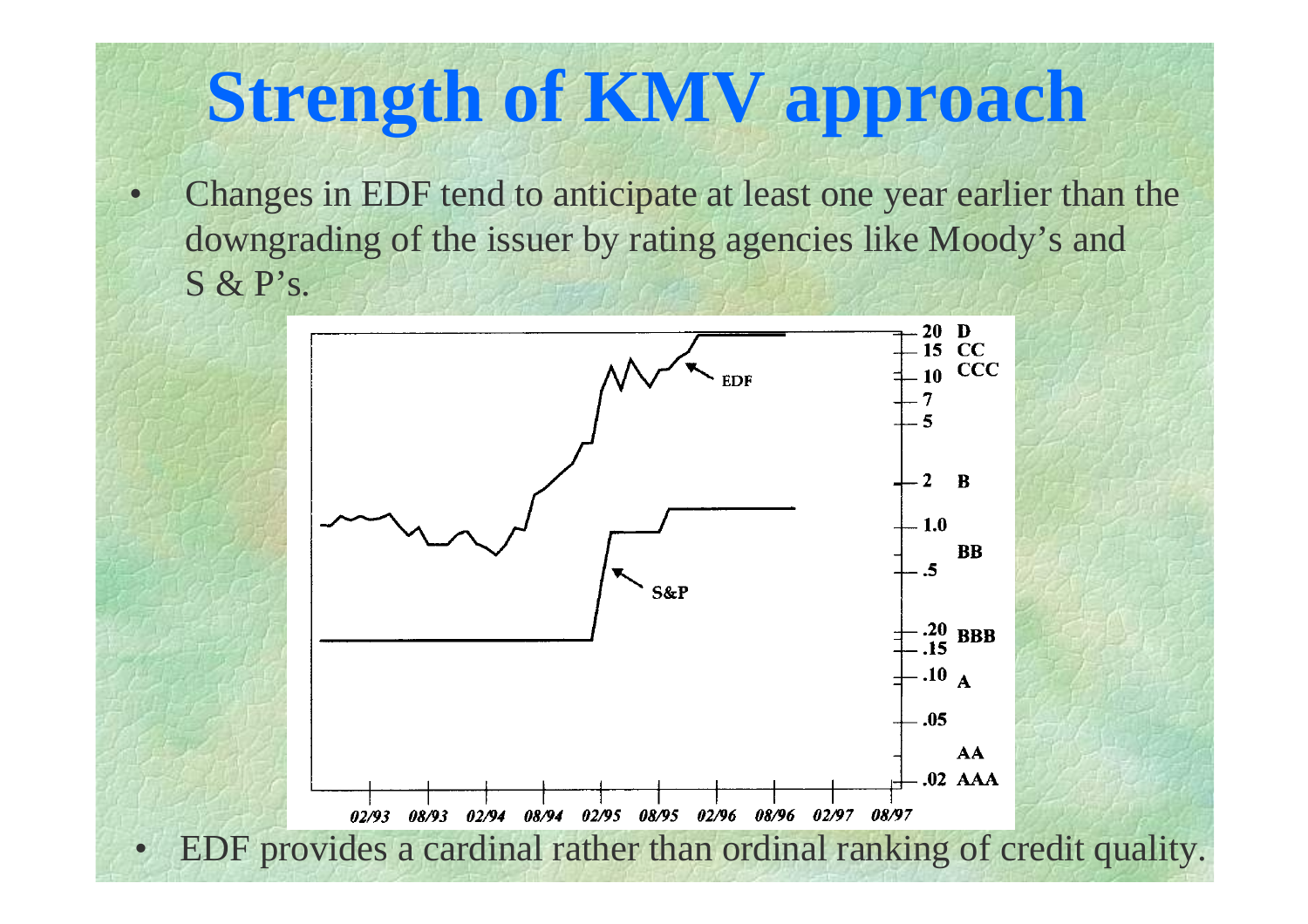$\bullet$  Accurate and timely information from the *equity market* provides <sup>a</sup>*continuous* credit monitoring process that is difficult and expensive to duplicate using traditional credit analysis.

 $\bullet$  Annual reviews and other traditional credit processes cannot maintain the same degree of vigilance that EDFs calculated on a monthly or a daily basis can provide.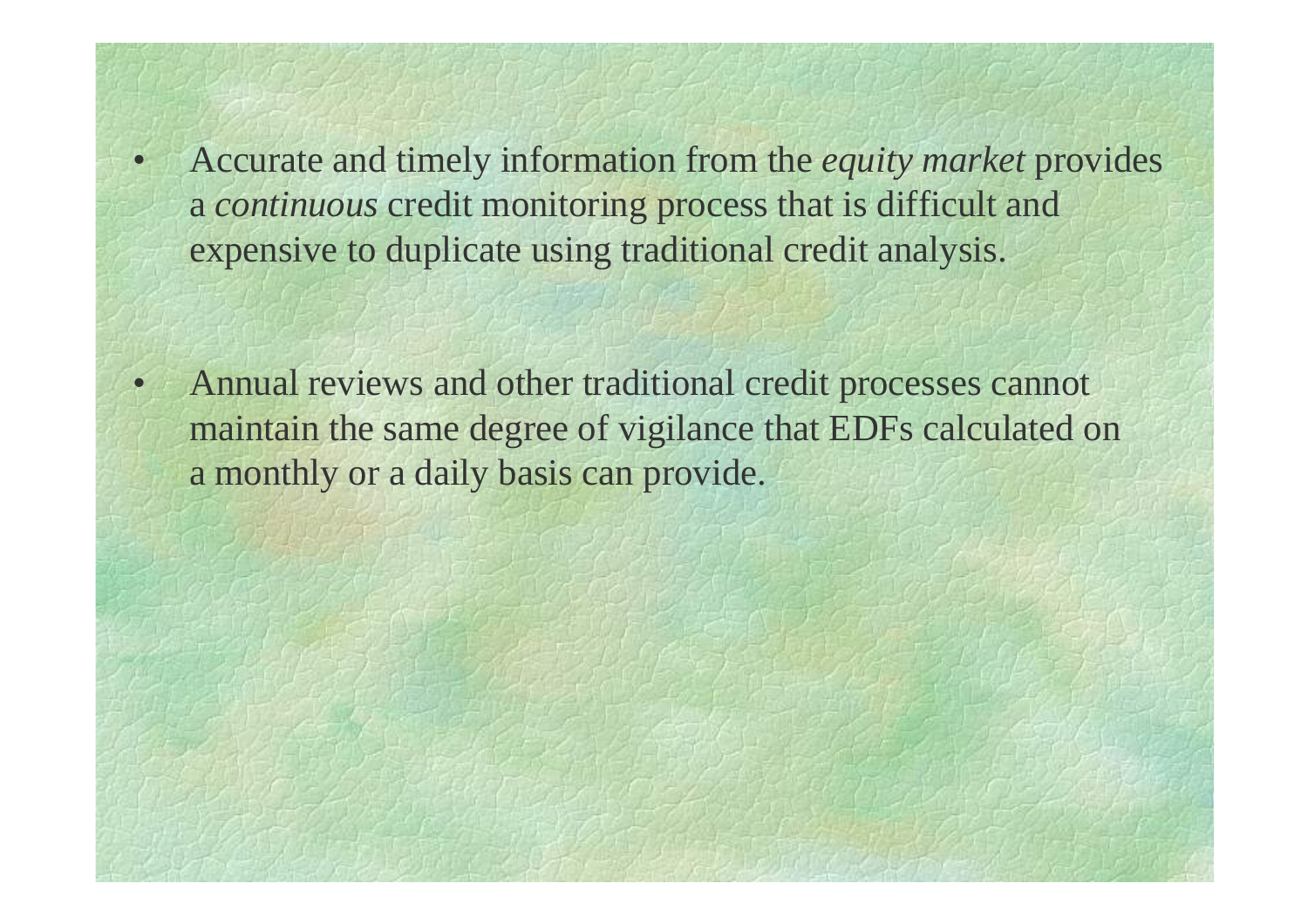## **Weaknesses of KMV approach**

- $\bullet$ It requires some *subjective estimation* of the input parameters.
- $\bullet$  It is difficult to construct theoretical EDF's without the *assumption of normality* of asset returns.
- $\bullet$ *Private firms' EDFs* can be calculated only by using some comparability analysis based on accounting data.
- $\bullet$  It does not *distinguish* among different types of long-term bonds according to their seniority, collateral, covenants, or convertibility.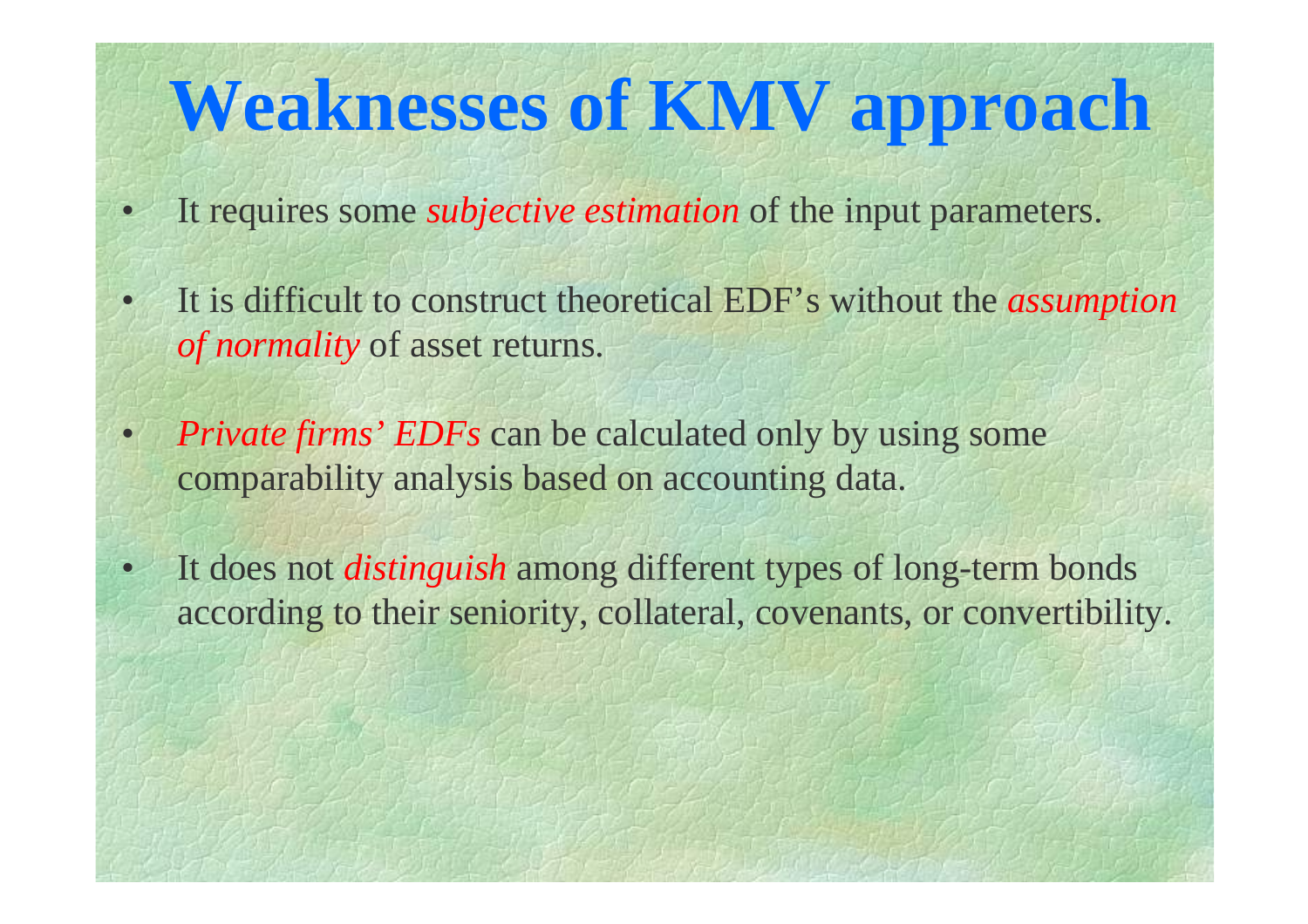#### **Example**

Valuation of a zero coupon bond with a promised payment in a year of \$100, with a recovery of (1 − LGD) upon issuer's default.

\* $LGD = loss$  given default (assumed to be 40% here)

*Q* = risk neutral probability that the issuer defaults in one year from now (assumed to be 20% here)

The expectation is calculated using the risk neutral probabilities but not the actual probabilities as they can be observed in the market from historical data or EDFs.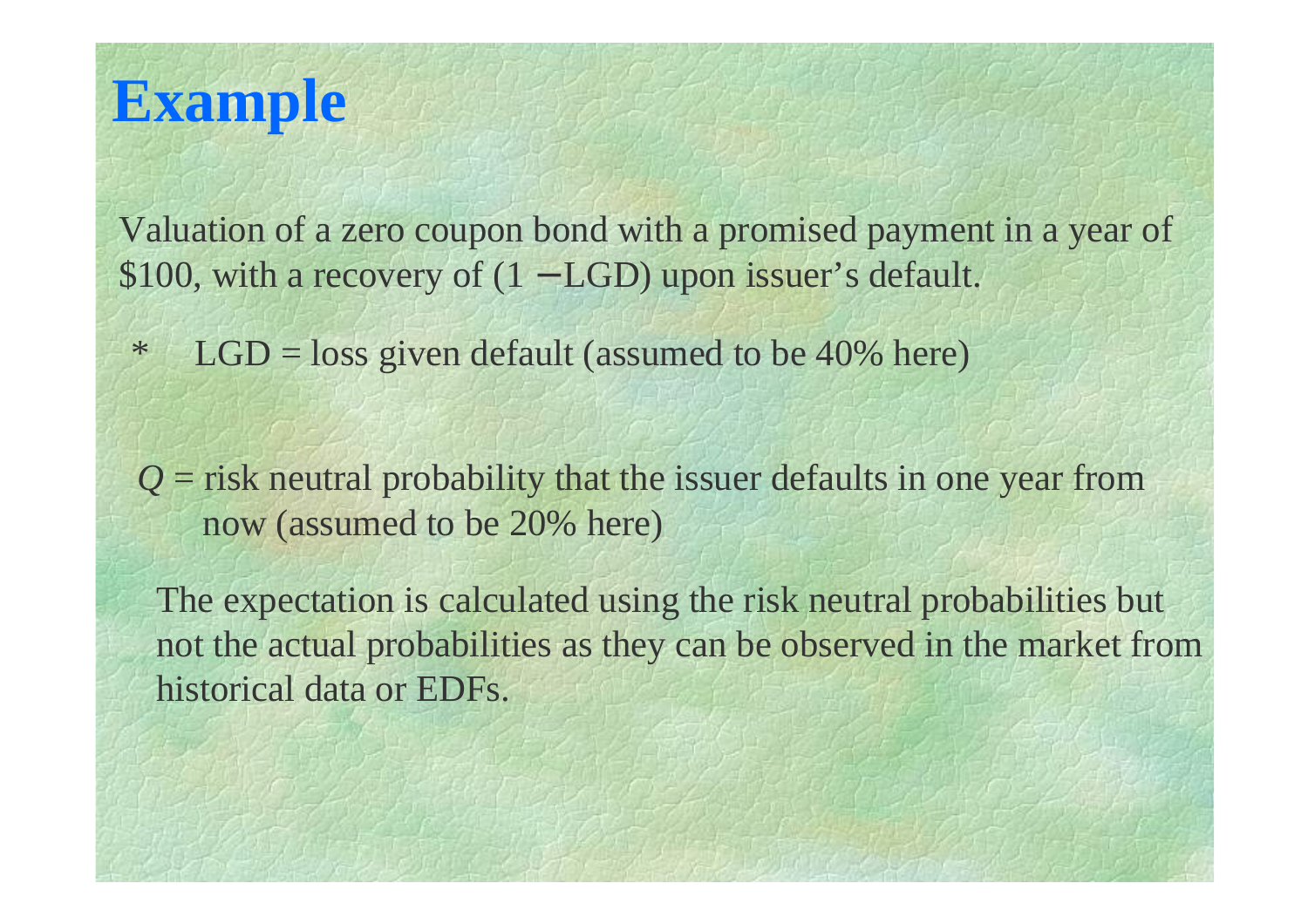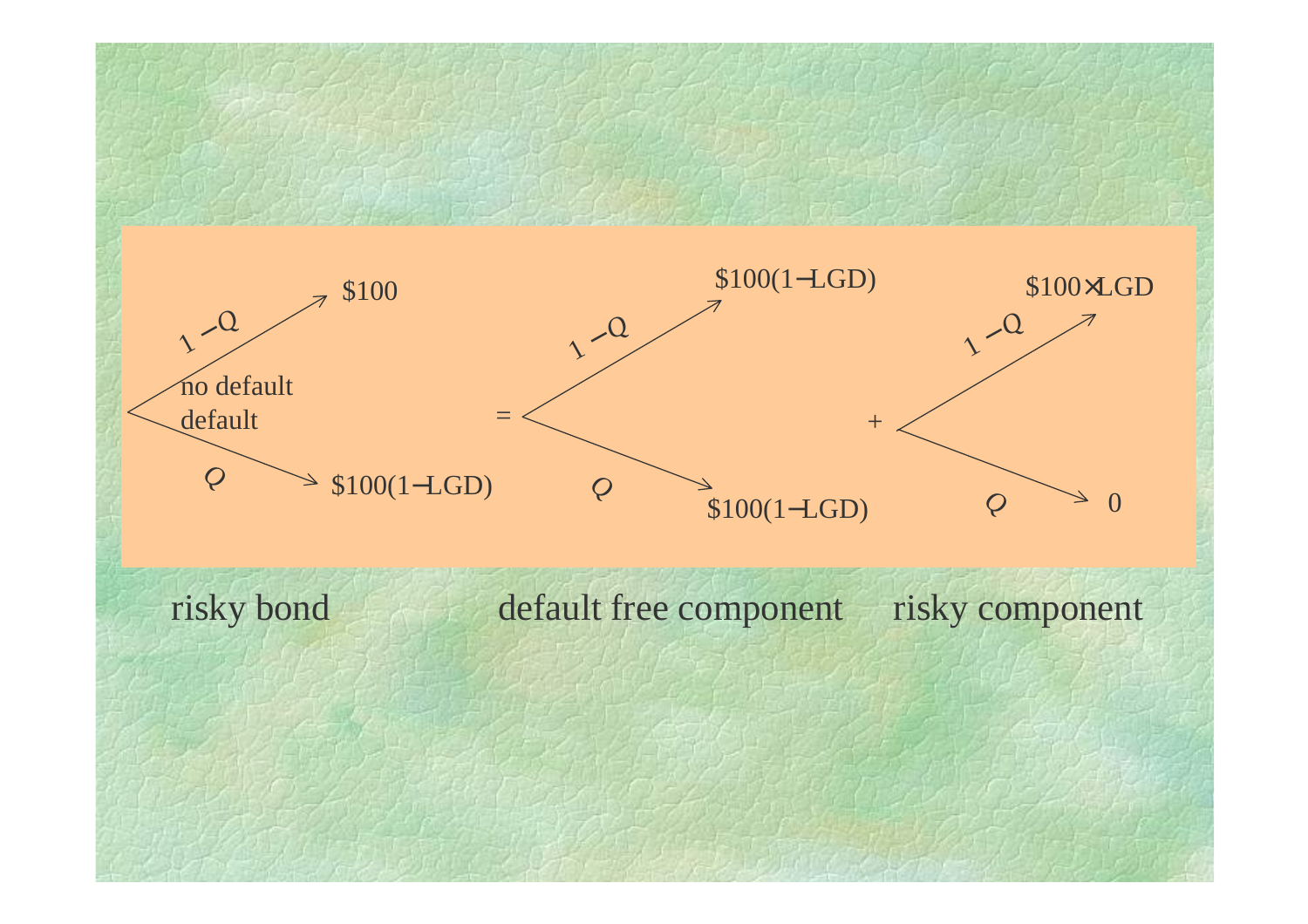*PV*<sub>1</sub> = *PV*(risk-free cash flow) =  $$100 (1 - LGD)/(1 + r) = $54.5$  $r =$  risk free rate (assumed to be 10% here)  $PV_2 = PV$  (risky cash flow) =  $E_Q$  (discounted risky cash flow) \$29.1.  $\frac{100 LGD(1-Q)+0 \times Q}{1+r} =$  $U$  +  $0 \times$  $\frac{1}{1+r}$  $Q$ ) + 0  $\times$   $Q$ 

Let *s* denote the credit spread

1

 $r \quad 1 + r + s$  $LGD(1-Q)$ *r LGD*  $+r +$  $+r$  $+\frac{100L0D(1)}{1+r}$ √r 1 100 1  $100 LGD(1 - Q)$ 1  $100(1-LGD)$ 

so that

$$
s = \frac{LGD \times Q}{1 - LGD \times Q} (1 + r) = 9.6\%.
$$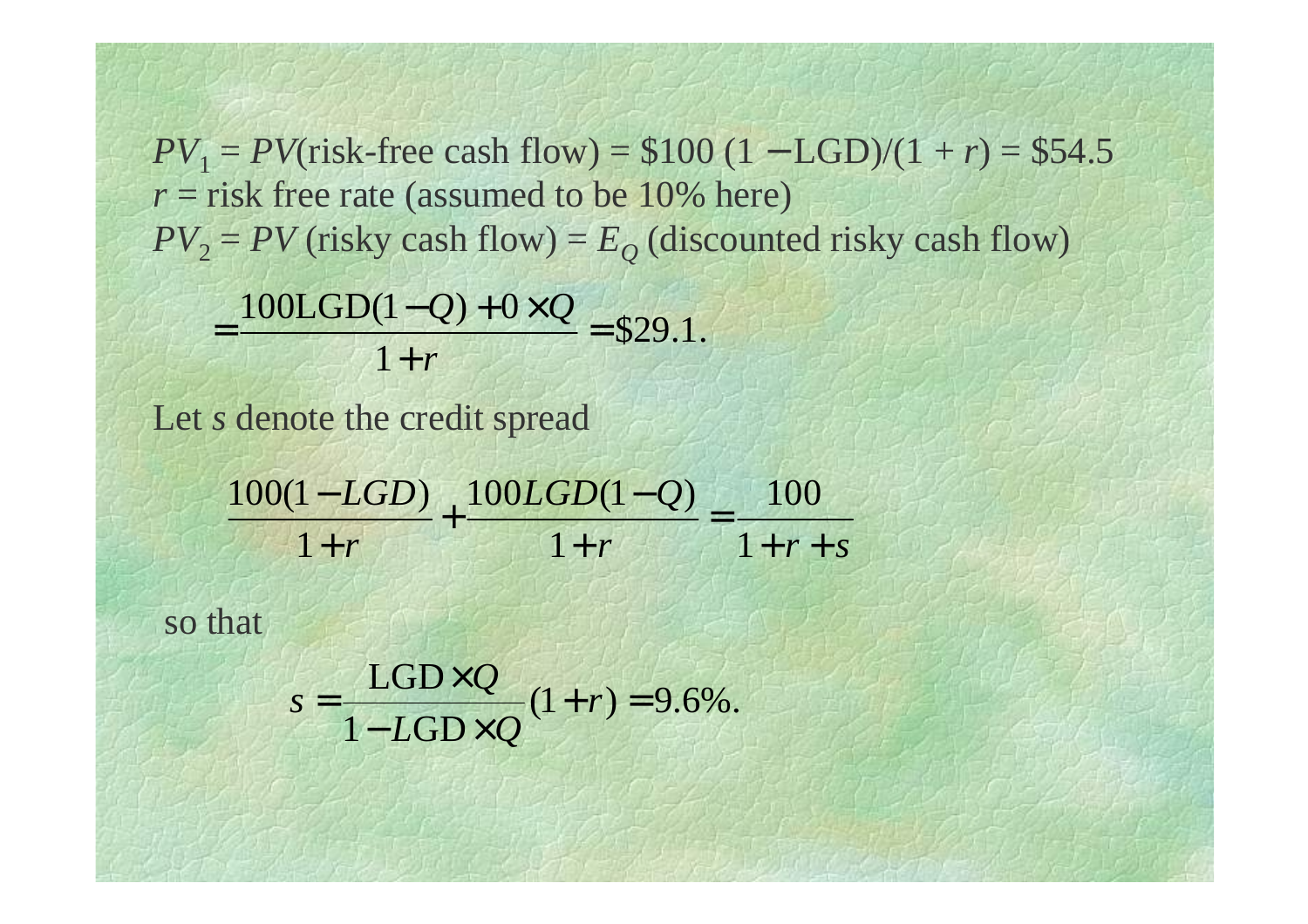## **Derivation of the risk neutral EDFs**

Let  $V_r^*$  be the firm value process at T under the modified risk neutral process.  $V^*_T$ \*

$$
\frac{dV_t^*}{V_t^*} = rdt + \sigma dZ_t
$$

 $\left[\frac{V_0}{DPT_T} + \left(r - \frac{\sigma^2}{2}\right)T\right]$  $(-d_2)$  $\frac{\ln\left[\frac{v_0}{DPT_T} + \left(r - \frac{\sigma^2}{2}\right)\right]}{\sqrt{T}} = N(-d_2^*)$  $\frac{1}{2}$   $\int T + \sigma \sqrt{T Z_T} \leq \ln \frac{1}{2}$ ln  $Q = P_r[V_T^* \leq DPT_T]$ 2 2  $P_r |\ln V_0 + r - \frac{g}{2} \ln T + \sigma \sqrt{T Z_T} \leq \ln DPT_T$  $\sigma^2$   $\mathbf{r} = \sigma^2$  $\left|\frac{P}{T}\right| = N(-d)$  $P_{r}$   $Z_{r} \leq -\frac{\ln \left[\frac{V_{0}}{DPT_{T}} + \left(r - \frac{\sigma^{2}}{2}\right)\right]}{T}$  $DPT_T$ *V*  $r \sim T$  $= N \left( \frac{1}{2} \right)$  **BASE SE**   $\ln \frac{V_0}{\rho^2} + (r = P_{r} Z_{T} \leq - \frac{2H_{T}}{\sigma}$   $\left[\ln V_0 + \left(r - \frac{\sigma^2}{2}\right)T + \sigma\sqrt{T}Z_T \leq \ln DPT_T\right]$   $T + \sigma \sqrt{T} Z_T \leq$   $\overline{\phantom{a}}$  $\big)$   $\setminus$  $= P_r \ln V_0 + \left( r - \frac{\sigma^2}{r} \right) r + \sigma$ σ σ

where

$$
d_2^* = \frac{\ln \frac{V_0}{DPT_T} + \left(r - \frac{\sigma^2}{2}\right)T}{\sigma\sqrt{T}}.
$$